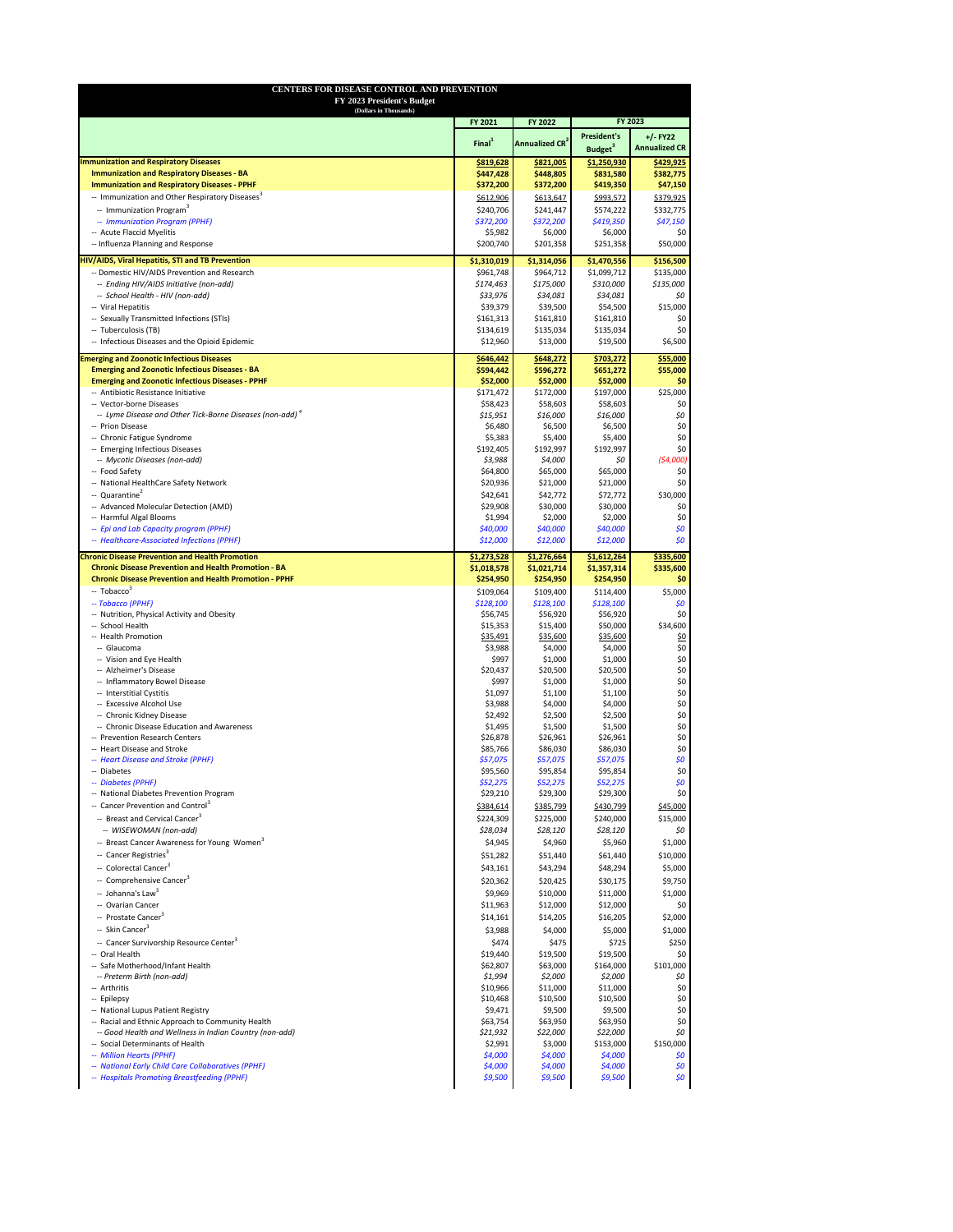|                                                                                                             | FY 2021               | FY 2022                          | <b>FY 2023</b>        |                        |
|-------------------------------------------------------------------------------------------------------------|-----------------------|----------------------------------|-----------------------|------------------------|
|                                                                                                             |                       |                                  | <b>President's</b>    | $+/-$ FY22             |
|                                                                                                             | Final <sup>1</sup>    | <b>Annualized CR<sup>2</sup></b> | Budget <sup>3</sup>   | <b>Annualized CR</b>   |
| Birth Defects, Developmental Disabilities, Disability and Health                                            | \$167,294             | \$167,810                        | \$195,310             | \$27,500               |
| -- Child Health and Development                                                                             | \$65,597              | \$65,800                         | \$65,800              | <u>\$0</u>             |
| -- Birth Defects<br>-- Fetal Death                                                                          | \$18,942<br>\$897     | \$19,000<br>\$900                | \$19,000<br>\$900     | \$0<br>\$0             |
| -- Fetal Alcohol Syndrome                                                                                   | \$10,966              | \$11,000                         | \$11,000              | \$0                    |
| -- Folic Acid                                                                                               | \$3,140               | \$3,150                          | \$3,150               | \$0                    |
| -- Infant Health                                                                                            | \$8,623               | \$8,650                          | \$8,650               | \$0                    |
| -- Autism                                                                                                   | \$23,029              | \$23,100                         | \$23,100              | \$0                    |
| -- Health and Development for People with Disabilities<br>-- Disability and Health                          | \$72,438<br>\$35,889  | \$72,660<br>\$36,000             | \$72,660<br>\$36,000  | <u>\$0</u><br>$$0$$    |
| -- Tourette Syndrome                                                                                        | \$1,994               | \$2,000                          | \$2,000               | \$0                    |
| -- Early Hearing Detection and Intervention                                                                 | \$10,727              | \$10,760                         | \$10,760              | \$0                    |
| -- Muscular Dystrophy                                                                                       | \$5,982               | \$6,000                          | \$6,000               | \$0                    |
| -- Attention Deficit Hyperactivity Disorder                                                                 | \$1,894               | \$1,900                          | \$1,900               | \$0                    |
| -- Fragile X<br>-- Spina Bifida                                                                             | \$1,994<br>\$6,979    | \$2,000<br>\$7,000               | \$2,000<br>\$7,000    | \$0<br>\$0             |
| -- Congenital Heart Failure                                                                                 | \$6,979               | \$7,000                          | \$7,000               | \$0                    |
| -- Public Health Approach to Blood Disorders                                                                | \$6,380               | \$6,400                          | \$8,900               | \$2,500                |
| -- Sickle Cell Research (non-add)                                                                           | \$1,994               | \$2,000                          | \$4,500               | \$2,500                |
| -- Hemophilia CDC Activities                                                                                | \$3,489               | \$3,500                          | \$3,500               | \$0                    |
| -- Hemophilia Treatment Centers                                                                             | \$5,084               | \$5,100                          | \$5,100               | \$0                    |
| -- Thalassemia<br>-- Neonatal Abstinence Syndrome                                                           | \$2,094<br>\$2,243    | \$2,100<br>\$2,250               | \$2,100<br>\$2,250    | \$0<br>\$0             |
| -- Surveillance for Emerging Threats to Mothers and Babies                                                  | \$9,969               | \$10,000                         | \$35,000              | \$25,000               |
| <b>Environmental Health</b>                                                                                 | \$222,218             | \$224,350                        | \$401,850             | \$177,500              |
| <b>Environmental Health - BA</b>                                                                            | \$205,218             | \$207,350                        | \$377,850             | \$170,500              |
| <b>Environmental Health - PPHF</b>                                                                          | \$17,000              | \$17,000                         | \$17,000              | \$0                    |
| <b>Environmental Health - PHS Evaluation Transfer</b>                                                       | \$0                   | \$0                              | \$7,000               | \$7,000                |
| -- Environmental Health Laboratory                                                                          | \$67,542              | \$67,750                         | \$67,750              | \$0                    |
| -- Newborn Screening Quality Assurance Program<br>-- Newborn Screening for Severe Combined Immuno. Diseases | \$17,945<br>\$1,246   | \$18,000<br>\$1,250              | \$18,000              | \$0<br>\$0             |
| -- Environmental Health Activities <sup>3</sup>                                                             |                       | \$49,100                         | \$1,250<br>\$175,600  | \$126,500              |
| -- All Other Environmental Health <sup>3</sup>                                                              | \$47,454<br>\$16,948  | \$18,500                         | \$45,000              | \$26,500               |
| -- Safe Water                                                                                               | \$8,574               | \$8,600                          | \$8,600               | \$0                    |
| -- Amyotrophic Lateral Sclerosis Registry (ALS)                                                             | \$9,969               | \$10,000                         | \$10,000              | \$0                    |
| -- Climate and Health                                                                                       | \$9,969               | \$10,000                         | \$110,000             | \$100,000              |
| -- Trevor's Law                                                                                             | \$1,994               | \$2,000                          | \$2,000               | \$0                    |
| -- Environmental and Health Outcome Tracking Network                                                        | \$33,896              | \$34,000                         | \$34,000              | \$0                    |
| -- Asthma<br>-- Lead Exposure Registry                                                                      | \$29,908<br>\$4,486   | \$30,000<br>\$4,500              | \$30,000<br>\$4,500   | \$0<br>\$0             |
| -- Childhood Lead Poisoning Prevention                                                                      | \$38,932              | \$39,000                         | \$90,000              | \$51,000               |
| -- Childhood Lead Poisoning Prevention - BA                                                                 | \$21,932              | \$22,000                         | \$66,000              | \$44,000               |
| -- Childhood Lead Poisoning Prevention (PPHF)                                                               | \$17,000              | \$17,000                         | \$17,000              | \$0                    |
| -- Childhood Lead Poisoning Prevention - PHS Evaluation Transfer                                            | \$0                   | \$0                              | \$7,000               | \$7,000                |
| <b>Injury Prevention and Control</b>                                                                        | \$680,783             | \$682,879                        | \$1,283,169           | \$600,290              |
| -- Intentional Injury                                                                                       | \$123,171             | \$123,550                        | \$453,550             | \$330,000              |
| -- Domestic Violence and Sexual Violence                                                                    | \$34,095              | \$34,200                         | \$39,200              | \$5,000                |
| -- Child Maltreatment<br>-- Child Sexual Abuse Prevention                                                   | \$7,228<br>\$1,495    | \$7,250<br>\$1,500               | \$7,250<br>\$1,500    | \$0<br>\$0             |
| -- Community and Youth Violence Prevention                                                                  | \$15,054              | \$15,100                         | \$265,100             | \$250,000              |
| -- Community Violence Intervention Initiative (non-add)                                                     | N/A                   | N/A                              | \$250,000             | \$250,000              |
| -- Domestic Violence Community Projects                                                                     | \$5,483               | \$5,500                          | \$10,500              | \$5,000                |
| -- Rape Prevention                                                                                          | \$51,591              | \$51,750                         | \$101,750             | \$50,000               |
| -- Suicide Prevention                                                                                       | \$11,963              | \$12,000                         | \$22,000              | \$10,000               |
| -- Adverse Childhood Experiences<br>-- NVDRS                                                                | \$4,985<br>\$24,425   | \$5,000<br>\$24,500              | \$15,000<br>\$34,500  | \$10,000<br>\$10,000   |
| -- Unintentional Injury                                                                                     | \$8,773               | \$8,800                          | \$8,800               | <u>\$0</u>             |
| -- Traumatic Brain Injury (TBI)                                                                             | \$6,729               | \$6,750                          | \$6,750               | \$0                    |
| -- Elderly Falls                                                                                            | \$2,044               | \$2,050                          | \$2,050               | \$0                    |
| -- Drowning Prevention                                                                                      | N/A                   | N/A                              | N/A                   | N/A                    |
| -- Injury Prevention Activities<br>-- Opioid Overdose Prevention and Surveillance                           | \$28,861<br>\$474,119 | \$28,950<br>\$475,579            | \$28,950<br>\$713,369 | \$0<br>\$237,790       |
| -- Injury Control Research Centers                                                                          | \$8,972               | \$9,000                          | \$9,000               | \$0                    |
| -- Firearm Injury and Mortality Prevention Research                                                         | \$12,462              | \$12,500                         | \$35,000              | \$22,500               |
| <b>Public Health Scientific Services</b>                                                                    | \$590,181             | \$591,997                        | \$798,537             | \$206,540              |
| <b>Public Health Scientific Services - BA</b>                                                               | \$590,181             | \$591,997                        | \$654,997             | \$63,000               |
| <b>Public Health Scientific Services - PHS Evaluation Transfer</b>                                          | \$0                   | \$0                              | \$143,540             | \$143,540              |
| -- Health Statistics                                                                                        | \$174,859             | \$175,397                        | \$181,937             | \$6,540                |
| -- Health Statistics - BA<br>-- Health Statistics - PHS Evaluation Transfer                                 | \$174,859<br>\$0      | \$175,397<br>\$0                 | \$38,397<br>\$143,540 | (\$137,000)            |
| -- Public Health Data Modernization Initiative <sup>5</sup>                                                 | \$49,847              | \$50,000                         | \$200,000             | \$143,540<br>\$150,000 |
| -- Surveillance, Epidemiology, and Informatics <sup>5,6</sup>                                               | \$296,687             | \$297,600                        | \$297,600             | \$0                    |
| -- BioSense (non-add)                                                                                       | \$22,929              | \$23,000                         | \$23,000              | \$0                    |
| -- Advancing Laboratory Science <sup>6</sup>                                                                | \$12,960              | \$13,000                         | \$13,000              | \$0                    |
| -- Public Health Workforce                                                                                  | \$55,828              | \$56,000                         | \$106,000             | \$50,000               |
| <b>Occupational Safety and Health</b>                                                                       | \$344,240             | \$345,300                        | \$345,300             | \$0                    |
| -- National Occupational Research Agenda (NORA)                                                             | \$116,641             | \$117,000                        | \$117,000             | \$0                    |
| -- Agriculture, Forestry, Fishing (AgFF) (non-add)                                                          | \$26,419              | \$26,500                         | \$26,500              | \$0                    |
| -- Education and Research Centers                                                                           | \$29,908              | \$30,000                         | \$30,000              | \$0                    |
| -- Personal Protective Technology                                                                           | \$19,939              | \$20,000                         | \$20,000              | \$0                    |
| -- Mining Research<br>Other Occupational Safety and Health Research                                         | \$61,311<br>\$112,753 | \$61,500<br>\$113,100            | \$61,500<br>\$113,100 | \$0<br>\$0             |
| -- National Mesothelioma Registry and Tissue Bank                                                           | \$1,196               | \$1,200                          | \$1,200               | \$0                    |
| -- Firefighter Cancer Registry                                                                              | \$2,492               | \$2,500                          | \$2,500               | \$0                    |
| <b>Global Health</b>                                                                                        | \$591,024             | \$592,843                        | \$747,843             | \$155,000              |
| -- Global HIV/AIDS Program                                                                                  | \$128,027             | \$128,421                        | \$128,421             | \$0                    |
| -- Global Tuberculosis                                                                                      | \$9,194               | \$9,222                          | \$9,222               | \$0                    |